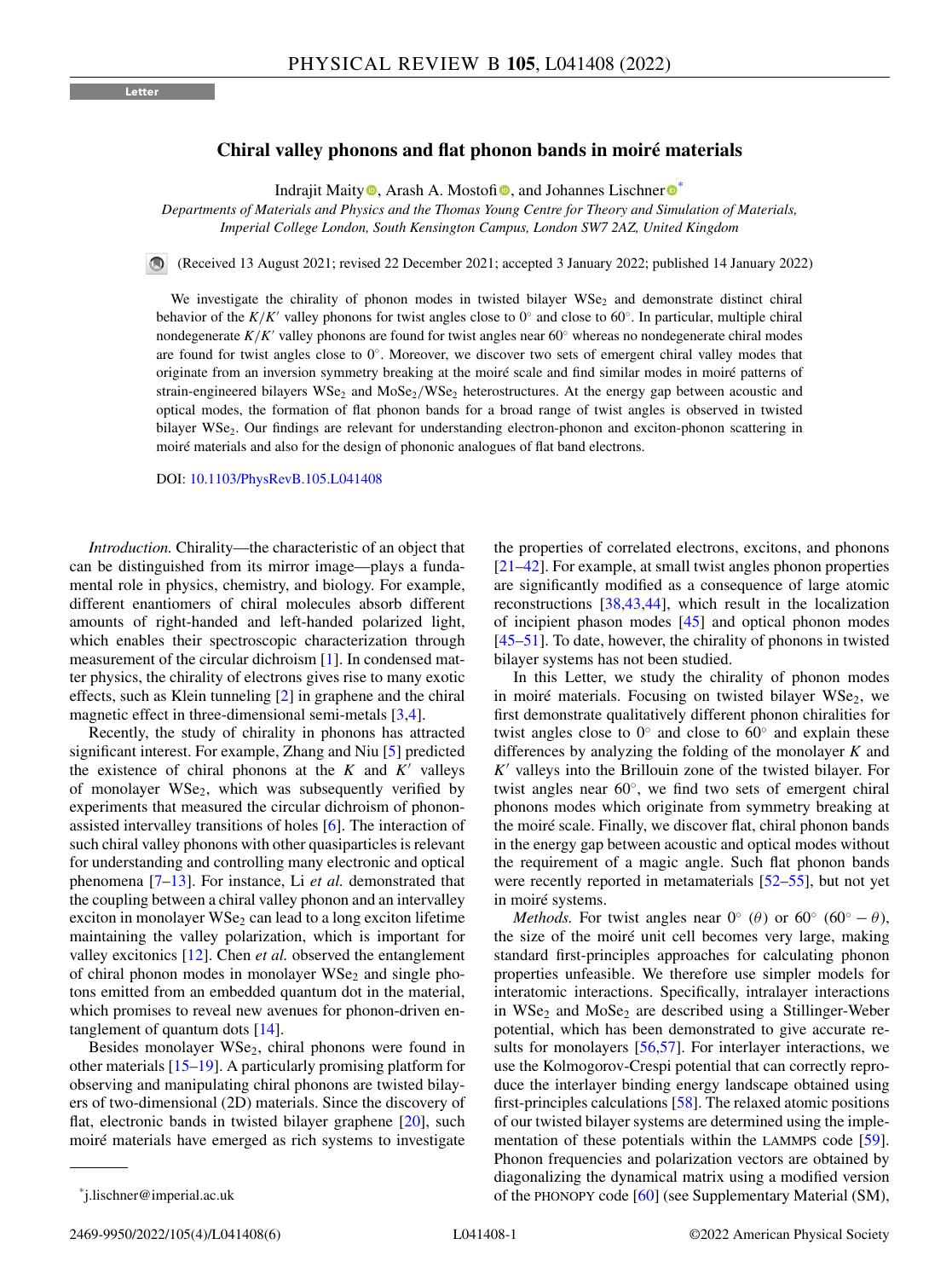Sec. I, for additional details). For monolayer graphene, we use the reactive empirical bond-order (REBO) potential [\[61\]](#page-5-0).

Following Zhang and Niu [\[5\]](#page-3-0), we define the chirality of a phonon with crystal momentum **q** and band index *n* along the *z*-direction (assuming that the 2D material lies in the *x*-*y* plane) as

$$
S_{n\mathbf{q}}^{z} = \langle \epsilon_{n\mathbf{q}} | \widehat{S}^{z} | \epsilon_{n\mathbf{q}} \rangle
$$
  
=  $\langle \epsilon_{n\mathbf{q}} | \sum_{j=1}^{N} [|R_{j}\rangle \langle R_{j}| - |L_{j}\rangle \langle L_{j}|] | \epsilon_{n\mathbf{q}} \rangle$ , (1)

where  $|\epsilon_{n\mathbf{q}}\rangle$  is the normalized polarization vector,  $\hat{S}^z$  denotes the phonon circular polarization operator, and *N* is the number of atoms in the moiré unit cell.  $|R_j\rangle$  and  $|L_j\rangle$  denote the right and left circularly polarized basis vectors for atom *j*. For example, for the first two atoms these basis vectors are given by  $|R_1\rangle = 1/\sqrt{2} \times (1, i, 0, 0, ...)$ <sup>T</sup>,  $|L_1\rangle = 1/\sqrt{2} \times$ (1, −*i*, 0, 0,...)<sup>T</sup>,  $|R_2$ ) = 1/ $\sqrt{2}$  × (0, 0, 1, *i*, 0, 0,...)<sup>T</sup>, and<br>(1, −*i*, 0, 0,...)<sup>T</sup>,  $|R_2$ ) = 1/ $\sqrt{2}$  × (0, 0, 1, *i*, 0, 0,...)<sup>T</sup>, and  $|L_2\rangle = 1/\sqrt{2} \times (0, 0, 1, -i, 0, 0, ...)$ <sup>T</sup>. The phonon mode is linearly polarized when  $S_{nq}^z = 0$ , circularly polarized when  $S_{nq}^z = \pm 1$ , and elliptically polarized when  $0 < |S_{nq}^z| < 1$ . We refer to both the circularly and elliptically polarized modes as chiral phonons. Note that for systems with time-reversal symmetry, we have  $S_{nq}^z = -S_{n-q}^z$ , whereas systems with<br>inversion-symmetry obey  $S_{nq}^z = S_{n-q}^z$ . Therefore, the exis-<br>tence of *nondegenerate* chiral phonon modes requires the breaking of one of these symmetries [\[5,6\]](#page-3-0).

As a test, we first study the chirality of phonons in monolayer graphene (which has both time-reversal and inversion symmetry) and monolayer  $WSe<sub>2</sub>$  (which is not inversion symmetric). The results are shown in Sec. II of the SM [\[62\]](#page-5-0). As expected, all graphene phonons are achiral. For  $WSe<sub>2</sub>$ , we find multiple *nondegenerate* chiral phonon modes near the  $K$  and  $K'$  valleys, consistent with previous first-principles calculations [\[6\]](#page-3-0), and the signs of the chiralities in the two valleys are opposite.

*Chiral valley phonons in twisted bilayer W Se<sub>2</sub>. The natu*rally occurring bilayer  $WSe<sub>2</sub>$  has  $2H$  stacking and is inversion symmetric [\[64\]](#page-5-0). The untwisted bilayer, therefore, does not exhibit chiral valley phonons. However, the introduction of a twist between the layers results in the emergence of chiral phonons, as demonstrated in Figs.  $1(a)$  and  $1(b)$ , which show the phonon chirality  $S^z$  of each phonon mode at twist angles of 21.78◦ and 38.22◦, respectively. At 21.78◦, all phonons near the  $K_M$  and  $K'_M$  valleys are achiral (with the subscript *M* denoting that these *k*-points belong to the moiré Brillouin zone), but there are some chiral phonons between  $\Gamma_M$  and  $M_M$ . In contrast, we find several chiral phonon modes in the  $K_M/K'_M$  valleys for the 38.22 $\textdegree$  twist angle (but none between  $\Gamma_M$  and  $M_M$ ). Qualitatively similar results are found for other twist angles near  $0°$  and  $60°$ , respectively.

The different behavior of the  $K_M/K'_M$  valley phonons for twist angles near  $0^\circ$  and near  $60^\circ$  can be understood by analyzing the folding of the monolayer phonon modes into the smaller moiré Brillouin zone (BZ). For the untwisted system (i.e.,  $\theta = 0^{\circ}$ ), the *K* point of the top layer (denoted  $K_t$ ) coincides with the  $K$  point of the bottom layer (denoted  $K_b$ ) and similarly  $K_t'$  and  $K_b'$  coincide. When instead a small, but finite twisted angle is considered, the BZs of the two layers



FIG. 1.  $[(a),(b)]$  Chiral phonons in twisted bilayer WSe<sub>2</sub> at twist angles of 21.78◦ and 38.22◦, respectively. Dark solid lines represent phonon bands and the blue and red color indicates the associated chirality.  $[(c),(d)]$  Red circles denote the unfolded  $K_M$  point of the moiré BZ into the monolayer BZ for 21.78◦ and 38.22◦, respectively. The green and blue solid lines represent the unrotated and rotated monolayer BZs, whereas the black solid line represents the moiré BZ.

are rotated relative to each other and a smaller moiré BZ is created, see Fig.  $1(c)$ . To understand which crystal momenta  $q_i$  of the monolayer BZs fold onto a specific point  $Q_M$  in the moiré BZ, we "unfold" **Q**<sup>M</sup> by adding all possible reciprocal lattice vectors  $G_i$  corresponding to the moiré crystal according to  $[65]$ 

$$
\mathbf{q}_i = \mathbf{Q}_M + \mathbf{G}_i. \tag{2}
$$

Figure  $1(c)$  shows the set of points in the monolayer BZs that result from unfolding  $K_M$  for a twist angle of 21.78°. It can be seen that both  $K_t'$  and  $K_b$  fold onto  $K_M$ . Since the chirality of the phonons at  $K_t'$  and  $K_b$  have equal magnitudes, but opposite signs, the phonons of the twisted system have a vanishing chirality.

Instead, for the system with  $60°$  twist angle,  $K_t$  coincides with  $K'_{\text{b}}$  and similarly  $K'_{\text{t}}$  and  $K_{\text{b}}$  coincide. Figure 1(d) shows that for a twist angle near  $60^\circ$ ,  $K_M$  unfolds onto  $K_t'$  and  $K'_{b}$ , which have phonons with the same chirality sign. As a consequence, the phonons of the twisted bilayer exhibit a nonvanishing chirality at the  $K_M$  valley (and also for the  $K'_M$ valley).

Figure  $2(a)$  shows the chiralities of phonons in the  $K_M$ valley as a function of twist angle near 60◦ (columns labeled  $\beta$ ) and compares them to the WSe<sub>2</sub> monolayer result (the first column) and also to the results of *decoupled* twisted bilayers at the same twist angles (columns labeled  $\alpha$ ), in which no interlayer interactions between the layers are considered.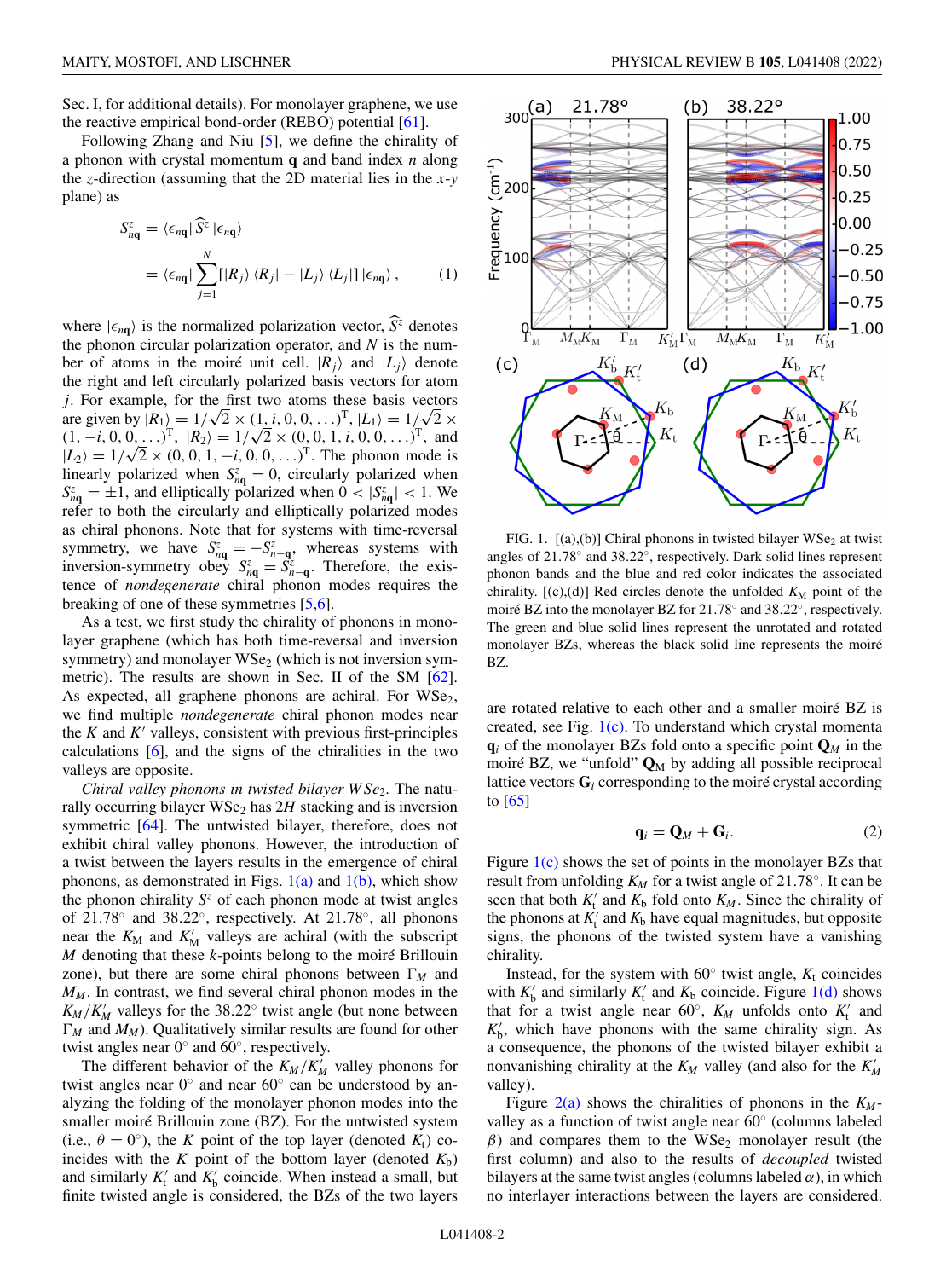<span id="page-2-0"></span>

FIG. 2. (a) Chiral *K*-valley phonon modes of monolayer  $WSe<sub>2</sub>$ (first column) and twisted bilayer  $WSe<sub>2</sub>$  at different twist angles (columns labeled  $\beta$ ). For comparison, results are also shown for twisted bilayers without interlayer interactions (columns labeled  $\alpha$ ). The color of the symbols indicates the chirality of the phonon modes. The emergent chiral modes are highlighted by curly brackets. (b)– (e) Absolute value of the in-plane components of the normalized polarization vector for some of the chiral modes for a twist angle of 58◦. In (b) and (c), the polarization vector of W atoms in the top layer is used. In (d) and (e), the polarization vector of Se atoms in the top layer is shown. Different stacking locations and associated chiralities within the moiré unit cell, which is denoted by dashed lines, are indicated.

Note that no atomic relaxations occur in decoupled twisted bilayers. For a twist angle of 38.22◦, the phonon chiralities of the twisted bilayer are very similar to those of the monolayer and also to those of the decoupled system. As the twist angle approaches 60◦, two novel sets of chiral valley phonons emerge [indicated by the curly brackets in Fig.  $2(a)$ ] in the twisted system which are absent in the monolayer and in the decoupled bilayer: one set with frequencies near 10 cm−<sup>1</sup> and the other with frequencies near 160 cm−1. The frequencies of the first set soften as the twist angle approaches 60◦.

To understand the origin of these emergent chiral valley phonons, we plot the magnitude of the polarization vector in the moiré unit cell for 58 $\degree$ , see Figs. 2(b) to 2(e). Figures 2(b) to  $2(c)$  show results for the two emergent valley phonons with the largest chiralities from the low-energy set (near  $10 \text{ cm}^{-1}$ ). In particular, the mode with 6.2 cm<sup>-1</sup> has a chirality of  $-0.56$ and is localized in the  $B^{Se/Se}$  stacking regions while the one with 9.6 cm<sup>-1</sup> has a chirality of 0.35 and is localized in the *B*W/W stacking regions. Analyzing the contributions to the total chirality of these modes, we find that both layers and both W and Se atoms contribute. Figures  $2(d)$  and  $2(e)$  show the polarization vectors of the two valley phonons belonging to the second emergent set (with frequencies near  $160 \text{ cm}^{-1}$ ) that have the largest chiralities. The mode with frequency 159.2 cm−<sup>1</sup> is localized in the *B*Se/Se region while the one with frequency 159.4 cm−<sup>1</sup> is approximately localized around the *B*W/W region. Interestingly, only the Se atoms contribute to the total chiralities of these modes.



FIG. 3. (a) The phonon band structure of twisted bilayer  $WSe<sub>2</sub>$ at 58◦ in the vicinity of the energy gap between acoustic and optical modes. (b) (b) Chirality  $S^z$  and (c) band width of flat acoustic  $(A1')$ and optical  $(O1')$  phonon bands as function of twist angle near 60°.  $[(d),(e)]$  Polarization vectors of  $A1'$  and  $O1'$  modes at a twist angle of 58◦. Different stackings are indicated by colored symbols and the moiré unit cell is outlined using dashed gray lines. In (d), the displacements of W atoms in the top layer is shown, while in (e) that of Se atoms in the top layer was used.

The emergence of these novel chiral valley phonons can be explained by an inversion symmetry breaking on the moiré scale that occurs as the twist angle approaches 60◦. Near this twist angle, the moiré unit cell contains three high-symmetry stackings:  $2H$ ,  $B^{W/W}$ , and  $B^{Se/Se}$ . Among these stackings  $2H$ is most stable and for twist angles larger than ∼55◦ atomic relaxations results in a significant increase in the regions with 2*H* stacking as well as the formation of domain walls [\[43\]](#page-4-0) (see SM, Sec. III). It can be shown  $[43]$  that this system can be mapped onto an equivalent system of two particles (with one particle representing *B*W/W regions and the other *B*<sup>Se/Se</sup> regions) that occupy different sublattices of a triangular lattice and are connected by springs. Since the energies of  $B^{W/W}$  and  $B^{Se/Se}$  regions are different, the two particles have different masses and therefore the effective system lacks inversion symmetry. This, in turn, results in the emergence of novel chiral phonon modes. In contrast, the twisted bilayer near 0◦ features three high-symmetry stackings: *AA*, *B*Se/W, and  $B^{W/Se}$ . Among these stackings  $B^{Se/W}$  and  $B^{W/Se}$  are the most stable stackings. This system can be mapped onto a set of particles (representing the *AA* regions), which occupy the sites of a triangular lattice and are connected by springs. This effective system exhibits inversion symmetry and therefore no emergent chiral phonon modes are observed.

Our analysis shows that the polarization vectors of chiral phonons near 0◦ and 60◦ are qualitatively different from the those of the monolayer phonons. This suggests that commonly used approaches for calculating phonon properties in twisted bilayers that are based on a zone-folding procedure of monolayer results are unreliable [\[66,67\]](#page-5-0).

*Phononic band flattening in twisted bilayer* WSe<sub>2</sub>. Figure  $3(a)$  demonstrates the emergence of flat phonon bands in the vicinity of the energy gap between acoustic and optical modes for a 58◦ twisted bilayer. This phononic band gap is inherited from the monolayer, which has an energy gap of  $17.9 \text{ cm}^{-1}$  between the acoustic and optical phonon modes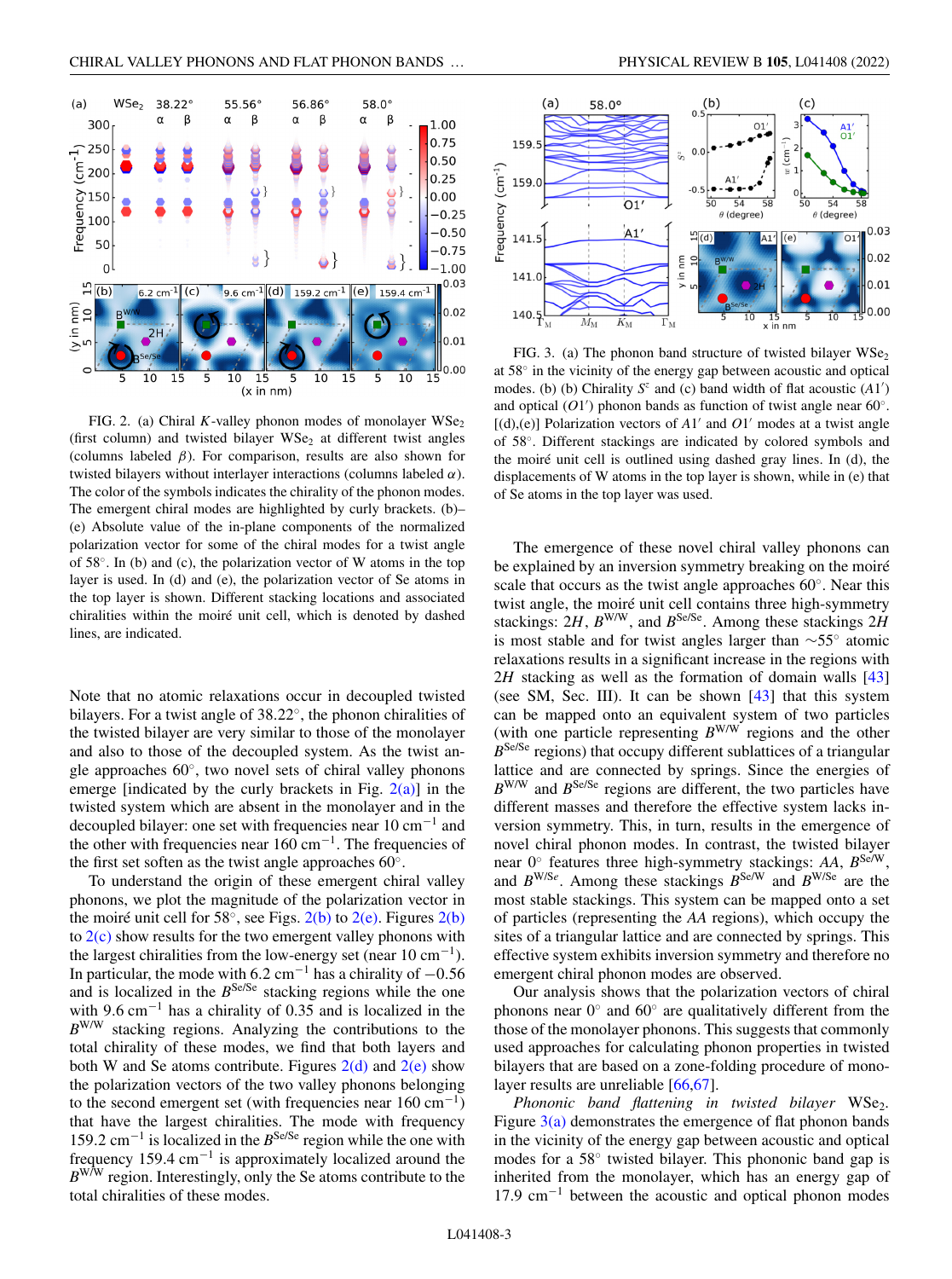<span id="page-3-0"></span>with the highest-energy acoustic mode being located at *K* and the lowest-energy optical mode at the  $\Gamma$  point of the BZ. The highest-energy acoustic mode at *K* is nondegenerate and chiral with  $S^z = -0.5$ , while the lowest-energy optical modes at  $\Gamma$  are degenerate and achiral. Figure [3\(b\)](#page-2-0) shows that the chirality associated with the highest-energy acoustic mode at  $K_M$  (denoted as  $A1'$ ) changes dramatically and becomes achiral as the twist angle approaches 60◦. This change in chirality is caused by the localization of the phonon mode in regions with inversion-symmetric 2*H* stacking (see discussion below). In contrast, the lowest-energy optical mode at  $K_M$  $(denoted as  $O1'$ ) becomes chiral as the twist angle approaches$ 60 $\degree$ . Figure [3\(c\)](#page-2-0) shows the bandwidths of the A1' and O1' modes and demonstrates that these bands become extremely flat as the twist angle approaches 60◦ and the size of the moiré cell increases. Similar to the electronic bandwidths in twisted transition-metal dichalcogenide bilayers, the flattening does not occur at a specific magic angle, unlike the case of twisted bilayer graphene [\[20\]](#page-4-0). Interestingly, the widths of the flat phonon bands are significantly smaller than the width of the flat electron bands at the same twist angle. For example, at a twist angle of 56.5◦ of the twisted bilayer of transition-metal dichalcogenide (TMDs), the width of the electronic valence band is 5 meV [\[27\]](#page-4-0) and the width of the largest acoustic phonon band is 0.1 meV.

The flattening of the phonon bands is a consequence of both zone folding and the localization of phonons in real space (see SM, Sec. IV for details). Figures  $3(d)$  and  $3(e)$  show the polarization vectors (at  $K_M$ ) of the A1' and O1' modes for a twist angle of 58°. The *A*1' mode is localized in regions of 2*H* stacking, while  $O1'$  is localized in  $B^{Se/Se}$  regions as well as the domain walls. It is interesting to note that the localization of the highest acoustic phonons is strikingly similar to that of the highest electronic valence states in these systems [\[68\]](#page-5-0). Similar band flattening is also observed for twist angles near 0◦ (see SM [\[62\]](#page-5-0), Sec. IV), where the highest-energy acoustic mode is localized in the  $B^{W/Se}/B^{Se/W}$  stacking region and the lowestenergy optical mode is localized in regions of *AA* stacking and domain walls.

The distinct localization of the acoustic and optical modes can be explained by analyzing the frequencies of these modes in the various untwisted bilayers with high-symmetry stacking arrangements. For example, the A1' mode originates from the

*K* point of the monolayer BZ. For the untwisted bilayers, the phonon frequencies at *K* are  $141.08 \text{ cm}^{-1}$  for  $B^{\text{Se/Se}}$  stacking, 141.1 cm−<sup>1</sup> for *B*W/W stacking and 141.8 cm−<sup>1</sup> for 2*H* stacking. Therefore, the highest-energy acoustic mode localizes on the 2*H* regions as the moiré unit cell increases in size.

*Chiral valley phonons in strain-engineered moiré materials and heterostructures.* Besides twisting, there are two approaches to create a moiré pattern in bilayer systems: (i) by applying strain to only one of two identical layers and (ii) by stacking two different 2D materials on top of each other. We investigate the existence of chiral valley phonons in both cases. In contrast to the twisted bilayer at small twist angles, we find that the strain-engineered bilayer exhibits chiral phonons in the  $K_M$  valley (see Sec. V of the SM for a summary of these modes and more details [\[62\]](#page-5-0)). In addition, emergent chiral phonon modes with frequencies of  $\sim$ 10 cm<sup>-1</sup> and  $\sim$ 156 cm<sup>-1</sup> are found. Finally, we also observe emergent chiral phonon modes in a  $WSe_2/MoSe_2$  heterostructure at a twist angle of  $3.14°$  (see SM [\[62\]](#page-5-0), Sec. V).

*Summary.* In this Letter, we demonstrated the presence of chiral phonons in twisted bilayer  $WSe<sub>2</sub>$  as well as other moiré materials and studied their properties. We found that the phonon chirality depends on the twist angle with systems near 0◦ exhibiting qualitatively different chiralities than systems near 60◦. Very close to 60◦, we observe emergent chiral modes as well as flat phonon bands. The predicted chiral properties of phonons in twisted bilayer materials can be measured with helicity-resolved Raman spectroscopy [\[15](#page-4-0)[,69\]](#page-5-0). While the resolution of such techniques is typically not high enough to access individual modes in systems near  $0°$  and  $60°$ , they can potentially measure the *k*-point and helicity-resolved phonon density of states (see SM, Sec. VII). Future work should investigate the scattering of chiral phonons with other quasiparticles, such as electrons, excitons, and photons and the effects of such scattering processes on the electronic and optical properties of moiré materials.

*Acknowledgments.* This project received funding from the European Union's Horizon 2020 research and innovation program under the Marie Skłodowska-Curie Grant agreement No. 101028468. The authors acknowledge support from the Thomas Young Centre under Grant No. TYC-101, and discussions with Rup Chowdhury, Nikita Tepliakov, and Saurabh Srivastav.

- [1] L. M. Kneer, E.-M. Roller, L. V. Besteiro, R. Schreiber, [A. O. Govorov, and T. Liedl,](https://doi.org/10.1021/acsnano.8b03146) ACS Nano **12**, 9110 (2018).
- [2] [M. I. Katsnelson, K. S. Novoselov, and A. K. Geim,](https://doi.org/10.1038/nphys384) Nat. Phys. **2**, 620 (2006).
- [3] Q. Li and D. E. Kharzeev, [Nucl. Phys. A](https://doi.org/10.1016/j.nuclphysa.2016.03.055) **956**, 107 (2016), the XXV International Conference on Ultrarelativistic Nucleus-Nucleus Collisions: Quark Matter 2015.
- [4] Q. Li, D. E. Kharzeev, C. Zhang, Y. Huang, I. Pletikosiá, A. V. Fedorov, R. D. Zhong, J. A. Schneeloch, G. D. Gu, and T. Valla, Nat. Phys. **12**[, 550 \(2016\).](https://doi.org/10.1038/nphys3648)
- [5] [L. Zhang and Q. Niu,](https://doi.org/10.1103/PhysRevLett.115.115502) Phys. Rev. Lett. **115**, 115502 (2015).
- [6] H. Zhu, J. Yi, M.-Y. Li, J. Xiao, L. Zhang, C.-W. Yang, R. A. [Kaindl, L.-J. Li, Y. Wang, and X. Zhang,](https://doi.org/10.1126/science.aar2711) Science **359**, 579 (2018).
- [7] B. R. Carvalho, Y. Wang, S. Mignuzzi, D. Roy, M. Terrones, C. [Fantini, V. H. Crespi, L. M. Malard, and M. A. Pimenta,](https://doi.org/10.1038/ncomms14670) Nat. Commun. **8**, 14670 (2017).
- [8] [S.-Y. Chen, C. Zheng, M. S. Fuhrer, and J. Yan,](https://doi.org/10.1021/acs.nanolett.5b00092) Nano Lett. **15**, 2526 (2015).
- [9] M. Kang, S. W. Jung, W. J. Shin, Y. Sohn, S. H. Ryu, T. K. Kim, M. Hoesch, and K. S. Kim, Nat. Mater. **17**[, 676 \(2018\).](https://doi.org/10.1038/s41563-018-0092-7)
- [10] Z. Li, T. Wang, C. Jin, Z. Lu, Z. Lian, Y. Meng, M. Blei, S. Gao, T. Taniguchi, K. Watanabe, T. Ren, S. Tongay, L. Yang, D. Smirnov, T. Cao, and S.-F. Shi, [Nat. Commun.](https://doi.org/10.1038/s41467-019-10477-6) **10**, 2469 (2019).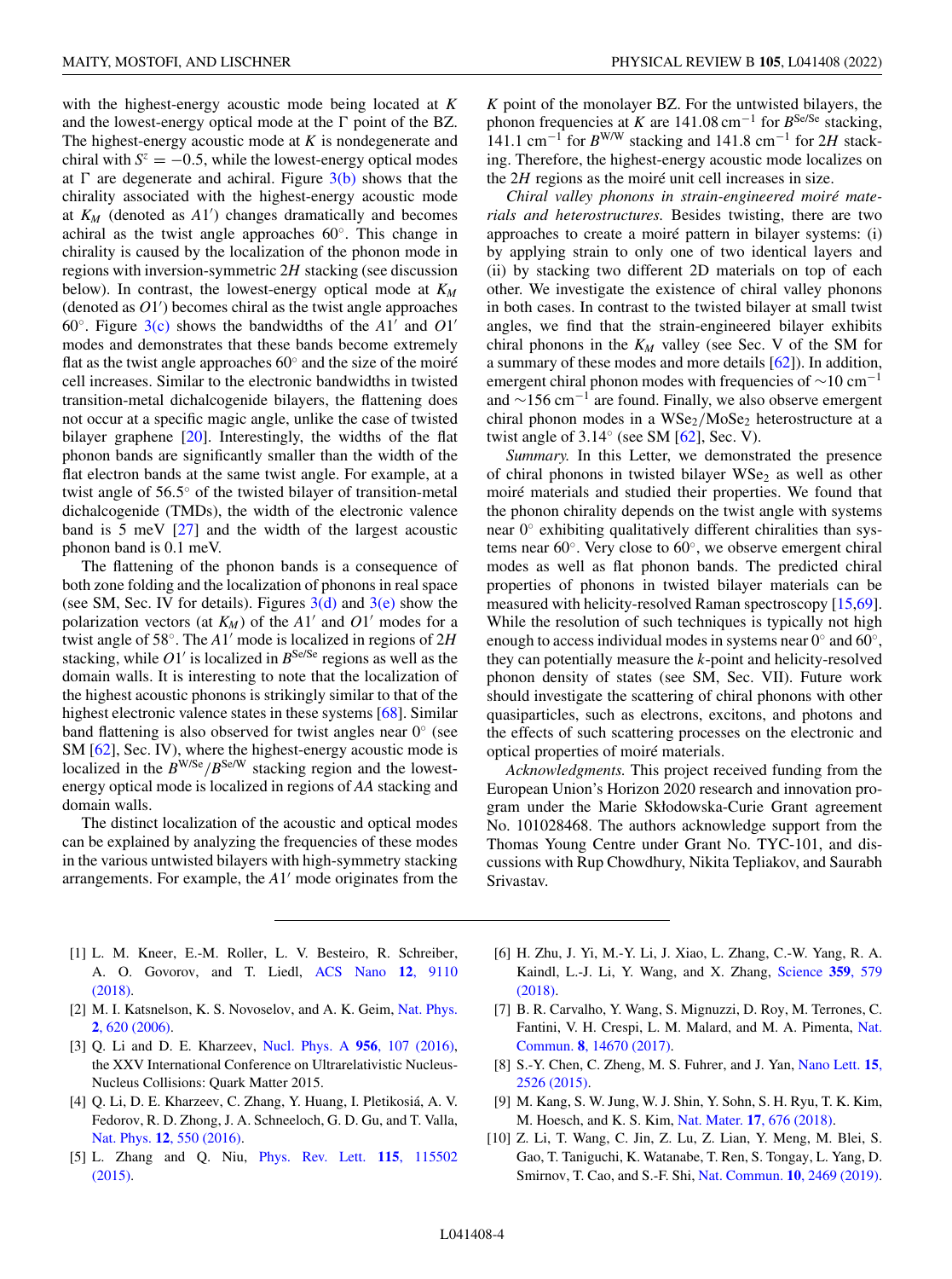- <span id="page-4-0"></span>[11] E. Liu, J. van Baren, T. Taniguchi, K. Watanabe, Y.-C. Chang, and C. H. Lui, [Phys. Rev. Research](https://doi.org/10.1103/PhysRevResearch.1.032007) **1**, 032007(R) (2019).
- [12] Z. Li, T. Wang, C. Jin, Z. Lu, Z. Lian, Y. Meng, M. Blei, M. Gao, T. Taniguchi, K. Watanabe, T. Ren, T. Cao, S. Tongay, D. Smirnov, L. Zhang, and S.-F. Shi, ACS Nano **13**[, 14107 \(2019\).](https://doi.org/10.1021/acsnano.9b06682)
- [13] A. Delhomme, D. Vaclavkova, A. Slobodeniuk, M. Orlita, M. Potemski, D. M. Basko, K. Watanabe, T. Taniguchi, D. Mauro, C. Barreteau, E. Giannini, A. F. Morpurgo, N. Ubrig, and C. Faugeras, 2D Mater. **7**[, 041002 \(2020\).](https://doi.org/10.1088/2053-1583/aba567)
- [14] X. Chen, X. Lu, S. Dubey, Q. Yao, S. Liu, X. Wang, Q. Xiong, L. Zhang, and A. Srivastava, Nat. Phys. **15**[, 221 \(2019\).](https://doi.org/10.1038/s41567-018-0366-7)
- [15] [H. Chen, W. Zhang, Q. Niu, and L. Zhang,](https://doi.org/10.1088/2053-1583/aaf292) 2D Mater. **6**, 012002 (2018).
- [16] [D. M. Juraschek and N. A. Spaldin,](https://doi.org/10.1103/PhysRevMaterials.3.064405) Phys. Rev. Materials **3**, 064405 (2019).
- [17] L. Du, J. Tang, Y. Zhao, X. Li, R. Yang, X. Hu, X. Bai, X. Wang, K. Watanabe, T. Taniguchi, D. Shi, G. Yu, X. Bai, T. Hasan, G. Zhang, and Z. Sun, [Adv. Funct. Mater.](https://doi.org/10.1002/adfm.201904734) **29**, 1904734 (2019).
- [18] [W. Zhang, A. Srivastava, X. Li, and L. Zhang,](https://doi.org/10.1103/PhysRevB.102.174301) Phys. Rev. B **102**, 174301 (2020).
- [19] G. Grissonnanche, S. Thériault, A. Gourgout, M.-E. Boulanger, E. Lefrancois, A. Ataei, F. Laliberté, M. Dion, J.-S. Zhou, S. Pyon, T. Takayama, H. Takagi, N. Doiron-Leyraud, and L. Taillefer, Nat. Phys. **16**[, 1108 \(2020\).](https://doi.org/10.1038/s41567-020-0965-y)
- [20] [R. Bistritzer and A. H. MacDonald,](https://doi.org/10.1073/pnas.1108174108) Proc. Natl. Acad. Sci. USA **108**, 12233 (2011).
- [21] Y. Cao, V. Fatemi, S. Fang, K. Watanabe, T. Taniguchi, [E. Kaxiras, and P. Jarillo-Herrero,](https://doi.org/10.1038/nature26160) Nature (London) **556**, 43 (2018).
- [22] Y. Cao, V. Fatemi, A. Demir, S. Fang, S. L. Tomarken, J. Y. Luo, J. D. Sanchez-Yamagishi, K. Watanabe, T. Taniguchi, E. [Kaxiras, R. C. Ashoori, and P. Jarillo-Herrero,](https://doi.org/10.1038/nature26154) Nature (London) **556**, 80 (2018).
- [23] K. Tran, J. Choi, and A. Singh, 2D Mater. **8**[, 022002 \(2020\).](https://doi.org/10.1088/2053-1583/abd3e7)
- [24] L. Wang, E.-M. Shih, A. Ghiotto, L. Xian, D. A. Rhodes, C. Tan, M. Claassen, D. M. Kennes, Y. Bai, B. Kim, K. Watanabe, T. Taniguchi, X. Zhu, J. Hone, A. Rubio, A. N. Pasupathy, and C. R. Dean, Nat. Mater. **19**[, 861 \(2020\).](https://doi.org/10.1038/s41563-020-0708-6)
- [25] M. Huang, Z. Wu, J. Hu, X. Cai, E. Li, L. An, X. Feng, Z. Ye, N. Lin, K. T. Law *et al.*, [arXiv:2006.05615.](http://arxiv.org/abs/arXiv:2006.05615)
- [26] G. Scuri, T. I. Andersen, Y. Zhou, D. S. Wild, J. Sung, R. J. Gelly, D. Bérubé, H. Heo, L. Shao, A. Y. Joe, A. M. Mier Valdivia, T. Taniguchi, K. Watanabe, M. Lončar, P. Kim, M. D. Lukin, and H. Park, Phys. Rev. Lett. **124**[, 217403 \(2020\).](https://doi.org/10.1103/PhysRevLett.124.217403)
- [27] M. H. Naik and M. Jain, Phys. Rev. Lett. **121**[, 266401 \(2018\).](https://doi.org/10.1103/PhysRevLett.121.266401)
- [28] Z. Zhang, Y. Wang, K. Watanabe, T. Taniguchi, K. Ueno, E. Tutuc, and B. J. LeRoy, Nat. Phys. **16**[, 1093 \(2020\).](https://doi.org/10.1038/s41567-020-0958-x)
- [29] L. An, X. Cai, D. Pei, M. Huang, Z. Wu, Z. Zhou, J. Lin, Z. Ying, Z. Ye, X. Feng, R. Gao, C. Cacho, M. Watson, Y. Chen, and N. Wang, [Nanoscale Horiz.](https://doi.org/10.1039/D0NH00248H) **5**, 1309 (2020).
- [30] L. Xian, M. Claassen, D. Kiese, M. M. Scherer, S. Trebst, D. M. Kennes, and A. Rubio, [Nat. Commun.](https://doi.org/10.1038/s41467-021-25922-8) **12**, 5644 (2021).
- [31] [T. Devakul, V. Crépel, Y. Zhang, and L. Fu,](https://doi.org/10.1038/s41467-021-27042-9) Nat. Commun. **12**, 6730 (2021).
- [32] V. Vitale, K. Atalar, A. A. Mostofi, and J. Lischner, [arXiv:2102.03259.](http://arxiv.org/abs/arXiv:2102.03259)
- [33] S. Venkateswarlu, A. Honecker, and G. Trambly de Laissardière, Phys. Rev. B **102**[, 081103\(R\) \(2020\).](https://doi.org/10.1103/PhysRevB.102.081103)
- [34] E. Li, J.-X. Hu, X. Feng, Z. Zhou, L. An, K. T. Law, N. Wang, and N. Lin, [Nat. Commun.](https://doi.org/10.1038/s41467-021-25924-6) **12**, 5601 (2021).
- 
- [35] D. Soriano and J. Lado, New J. Phys. **23**[, 073038 \(2021\)](https://doi.org/10.1088/1367-2630/ac12fb)
- [36] S. Shabani, D. Halbertal, W. Wu, M. Chen, S. Liu, J. Hone, W. [Yao, D. N. Basov, X. Zhu, and A. N. Pasupathy,](https://doi.org/10.1038/s41567-021-01174-7) Nat. Phys. **17**, 720 (2021).
- [37] S. Brem, K.-Q. Lin, R. Gillen, J. M. Bauer, J. Maultzsch, J. M. Lupton, and E. Malic, Nanoscale **12**[, 11088 \(2020\).](https://doi.org/10.1039/D0NR02160A)
- [38] A. Weston, Y. Zou, V. Enaldiev, A. Summerfield, N. Clark, V. Zólyomi, A. Graham, C. Yelgel, S. Magorrian, M. Zhou, J. Zultak, D. Hopkinson, A. Barinov, T. H. Bointon, A. Kretinin, N. R. Wilson, P. H. Beton, V. I. Fal'ko, S. J. Haigh, and R. Gorbachev, [Nat. Nanotechnol.](https://doi.org/10.1038/s41565-020-0682-9) **15**, 592 (2020).
- [39] S. Sinha, P. C. Adak, R. S. Surya Kanthi, B. L. Chittari, L. D. V. Sangani, K. Watanabe, T. Taniguchi, J. Jung, and M. M. Deshmukh, [Nat. Commun.](https://doi.org/10.1038/s41467-020-19284-w) **11**, 5548 (2020).
- [40] Z. A. Goodwin, L. Klebl, V. Vitale, X. Liang, V. Gogtay, X. van [Gorp, D. M. Kennes, A. A. Mostofi, and J. Lischner,](https://doi.org/10.1103/PhysRevMaterials.5.084008) Phys. Rev. Materials **5**, 084008 (2021)
- [41] A. J. Graham, J. Zultak, M. J. Hamer, V. Zolyomi, S. Magorrian, A. Barinov, V. Kandyba, A. Giampietri, A. Locatelli, F. Genuzio, N. C. Teutsch, C. Salazar, N. D. M. Hine, V. I. Fal'ko, [R. V. Gorbachev, and N. R. Wilson,](https://doi.org/10.1088/2053-1583/abc13e) 2D Mater. **8**, 015016 (2020).
- [42] [J. M. Pizarro, M. J. Calderón, and E. Bascones,](https://doi.org/10.1088/2399-6528/ab0fa9) J. Phys. Commun. **3**, 035024 (2019).
- [43] [I. Maity, P. K. Maiti, H. R. Krishnamurthy, and M. Jain,](https://doi.org/10.1103/PhysRevB.103.L121102) *Phys.* Rev. B **103**, L121102 (2021).
- [44] S. Carr, D. Massatt, S. B. Torrisi, P. Cazeaux, M. Luskin, and E. Kaxiras, Phys. Rev. B **98**[, 224102 \(2018\).](https://doi.org/10.1103/PhysRevB.98.224102)
- [45] I. Maity, M. H. Naik, P. K. Maiti, H. R. Krishnamurthy, and M. Jain, [Phys. Rev. Research](https://doi.org/10.1103/PhysRevResearch.2.013335) **2**, 013335 (2020).
- [46] A. C. Gadelha, D. A. A. Ohlberg, C. Rabelo, E. G. S. Neto, T. L. Vasconcelos, J. L. Campos, J. S. Lemos, V. Ornelas, D. Miranda, R. Nadas, F. C. Santana, K. Watanabe, T. Taniguchi, B. van Troeye, M. Lamparski, V. Meunier, V.-H. Nguyen, [D. Paszko, J.-C. Charlier, L. C. Campos](https://doi.org/10.1038/s41586-021-03252-5) *et al.*, and Nature (London) **590**, 405 (2021).
- [47] M. Koshino and Y.-W. Son, Phys. Rev. B **100**[, 075416 \(2019\).](https://doi.org/10.1103/PhysRevB.100.075416)
- [48] J. Quan, L. Linhart, M.-L. Lin, D. Lee, J. Zhu, C.-Y. Wang, W.-T. Hsu, J. Choi, J. Embley, C. Young, T. Taniguchi, K. Watanabe, C.-K. Shih, K. Lai, A. H. MacDonald, P.-H. Tan, F. Libisch, and X. Li, Nat. Mater. **20**[, 1100 \(2021\).](https://doi.org/10.1038/s41563-021-00960-1)
- [49] [M. Lamparski, B. V. Troeye, and V. Meunier,](https://doi.org/10.1088/2053-1583/ab7874) 2D Mater. **7**, 025050 (2020).
- [50] K.-Q. Lin, J. Holler, J. M. Bauer, P. Parzefall, M. Scheuck, B. [Peng, T. Korn, S. Bange, J. M. Lupton, and C. Schüller,](https://doi.org/10.1002/adma.202008333) Adv. Mater. **33**, 2008333 (2021).
- [51] R. Debnath, I. Maity, R. Biswas, V. Raghunathan, M. Jain, and A. Ghosh, Nanoscale **12**[, 17272 \(2020\).](https://doi.org/10.1039/C9NR09897F)
- [52] Y. Deng, M. Oudich, N. JRK. Gerard, J. Ji, M. Lu, and Y. Jing, Phys. Rev. B **102**[, 180304\(R\) \(2020\).](https://doi.org/10.1103/PhysRevB.102.180304)
- [53] M. Rosendo López, F. Peñaranda, J. Christensen, and P. San-Jose, Phys. Rev. Lett. **125**[, 214301 \(2020\).](https://doi.org/10.1103/PhysRevLett.125.214301)
- [54] S. M. Gardezi, H. Pirie, S. Carr, W. Dorrell, and J. E. Hoffman, 2D Mater. **8**[, 031002 \(2021\).](https://doi.org/10.1088/2053-1583/abf252)
- [55] [M. Martí-Sabaté and D. Torrent,](https://doi.org/10.1103/PhysRevApplied.15.L011001) Phys. Rev. Appl. **15**, L011001 (2021).
- [56] A. Mobaraki, A. Kandemir, H. Yapicioglu, O. Glseren, and C. Sevik, [Comput. Mater. Sci.](https://doi.org/10.1016/j.commatsci.2017.12.005) **144**, 92 (2018).
- [57] A. Kandemir, H. Yapicioglu, A. Kinaci, T. Çağın, and C. Sevik, [Nanotechnology](https://doi.org/10.1088/0957-4484/27/5/055703) **27**, 055703 (2016).